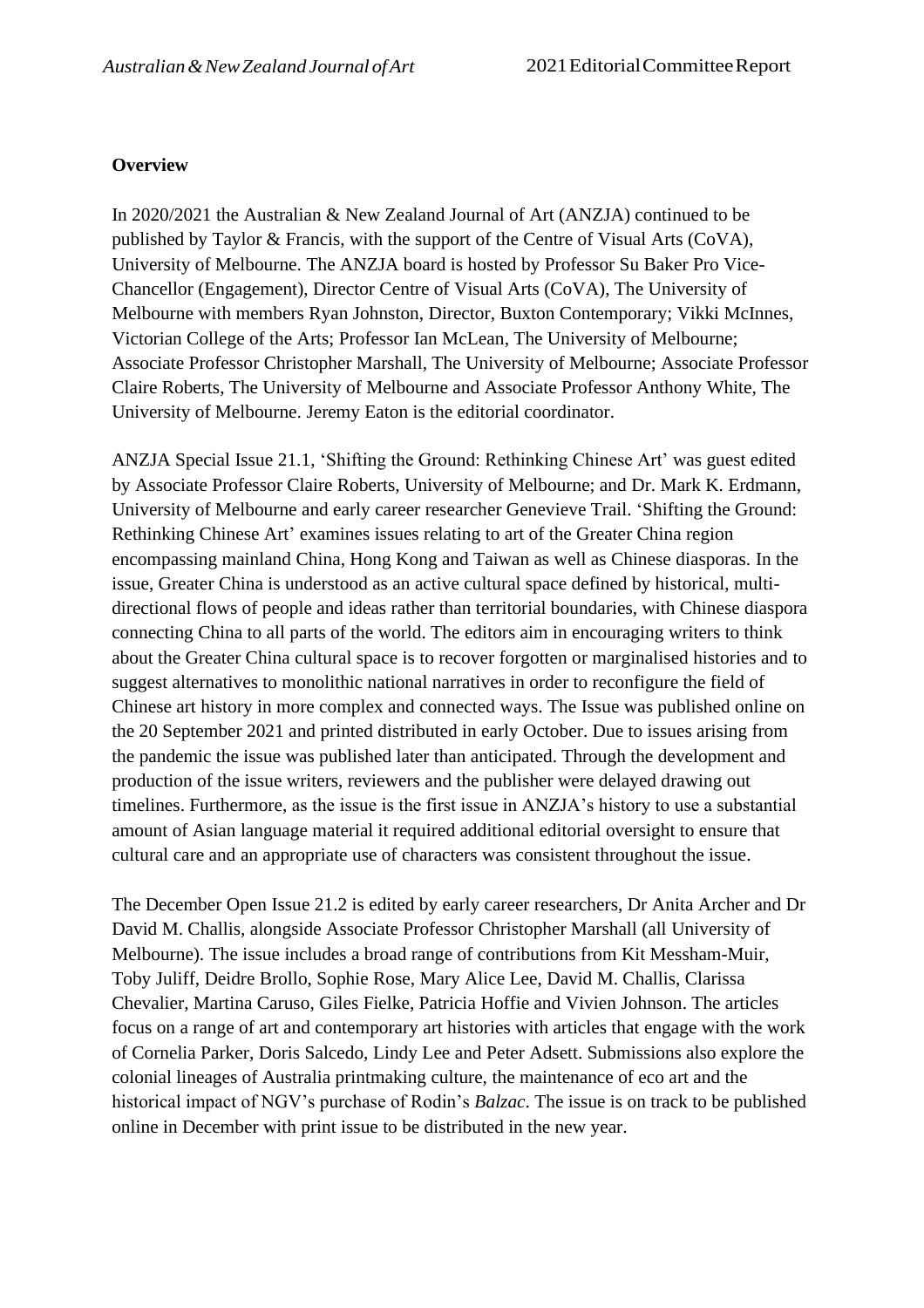# **Upcoming Issues**

ANZJA Issue 22.1: 'Foreign Bodies/Out of Place' is being edited by Professor Anne Dunlop and Dr Cordelia Warr. The issue takes eleven objects in Melbourne collections to examine the concepts of foreignness and the out-of-place in the early modern world. The objects under discussion were made over a span of almost four centuries, from the 1400s into the 1700s, and in regions as far apart as England and the Philippines. They include manuscripts and sculptures, textiles, drawings, and prints. All papers have been reviewed and the issue is on track to be published by the end of July 2021.

The December Issue 2022 'The problem with Feminism art institutions in Australia and New Zealand' has an editorial committee comprised of Associate Professor Ngarino Ellis, The University of Auckland, Dr Diana Baker Smith, UNSW Art & Design, Dr Fiona Foley Queensland College of Art, Griffith University, Vikki McInnes University of Melbourne, Nanette Orly and Dr Veronica Tello UNSW Art & Design. 'The problem with Feminism art institutions in Australia and New Zealand', includes a range of crossgenerational dialogues, articles, approaches to pedagogy and a manifesto that takes an intersectional approach to the role of feminism within Australian and New Zealand art institutions.

## **Financial support and management costs**

Payments of \$5,000 from the AAANZ and \$3,850 from Taylor & Francis were received in 2019/20 and have contributed to the editorial management, copyediting and production costs incurred by the Centre of Visual Art.

Now that the Journal has been handed over to CoVA the payments of \$5,000 from AAANZ will continue with further contributions from CoVA to cover editorial, copyediting and managements costs. Through training and through further streamlining, Jeremy Eaton will work to distribute and manage the workload of the Peer Review process to the various issue editors.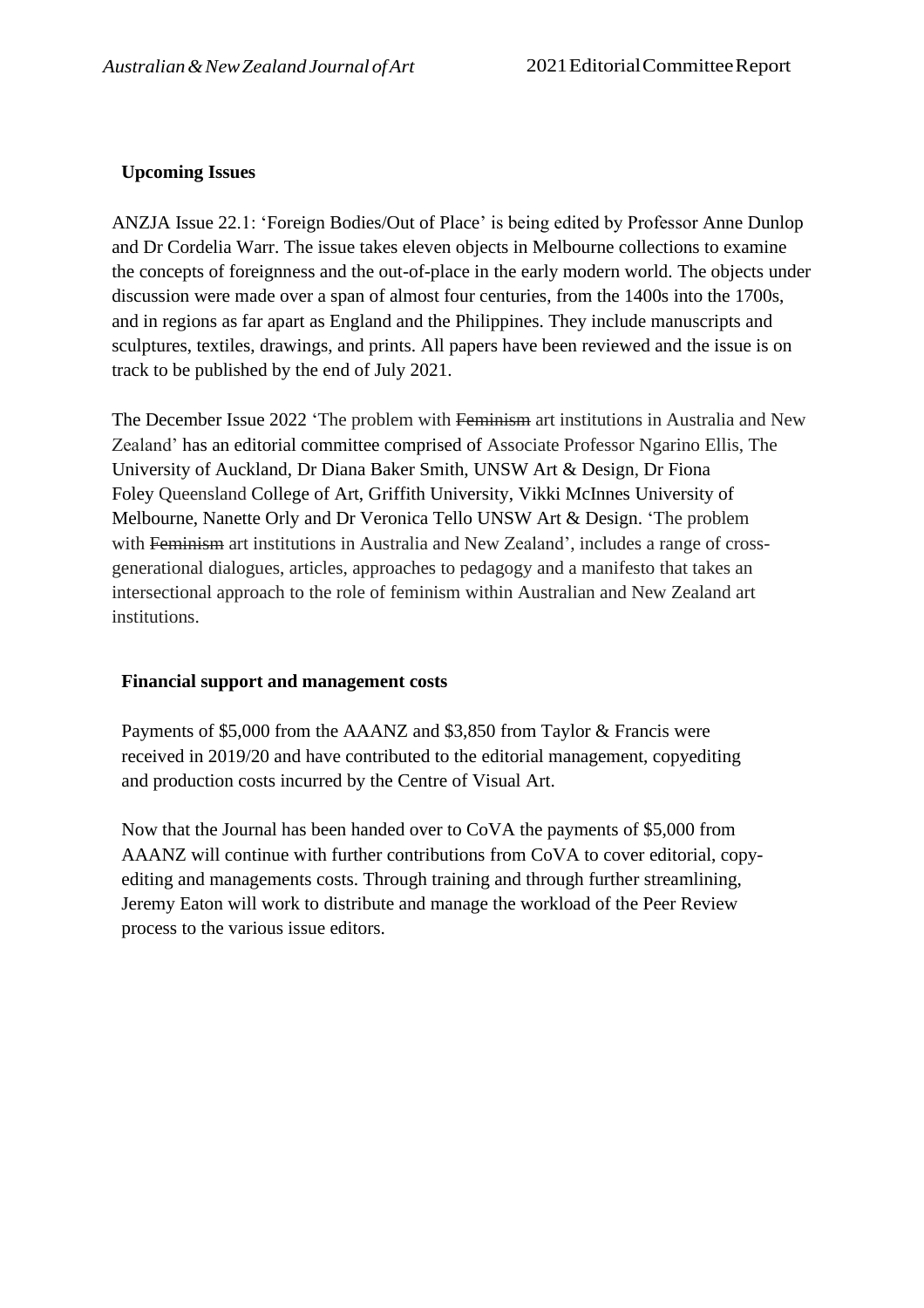### **Readership Growth**

The Australian and New Zealand Journal of Art has had increase in readership in the last three years averaging an 18% growth rate from 2018-2020. In the last year from 2020-2021 we have seen a substantial increase in the journal's readership, with a 32% growth in engagement and downloads from 8,585 to 11,366.



Percentage Change is from 2020 to 2021.

**Article Downloads by Region (2019-2020)** 

Full Text Downloads by Region (2019 and 2020 Usage)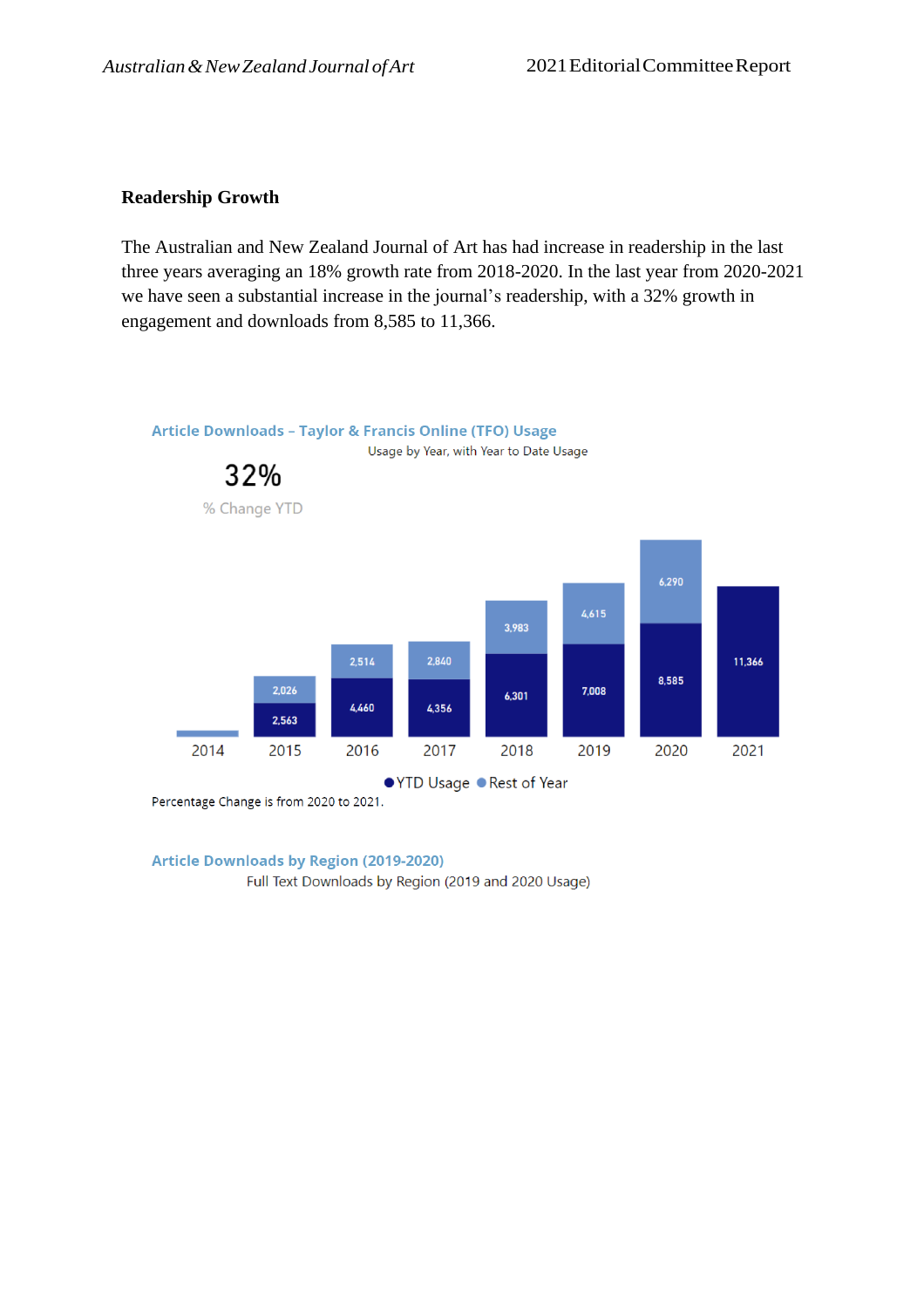# **Most Read Content**

### Most Downloaded Articles in the Past 12 Months (from the Past Three Years)

| <b>Article Title</b>                                                                                                     | Author                                                              | Volume<br>and Issue  | <b>Number of</b><br><b>Downloads</b> | Open<br><b>Access</b> |
|--------------------------------------------------------------------------------------------------------------------------|---------------------------------------------------------------------|----------------------|--------------------------------------|-----------------------|
| Cruel Visions: Reflections on Artists and<br><b>Atrocities</b>                                                           | Joanna Bourke                                                       | Volume 20<br>Issue 1 | 650                                  | Yes                   |
| Surrealism, Modernism, Dissensus                                                                                         | Raymond Spiteri                                                     | Volume 19<br>Issue 1 | 366                                  | <b>No</b>             |
| Kate Daw (1965-2020)                                                                                                     | Jenepher Duncan                                                     | Volume 20<br>Issue 2 | 335                                  | No                    |
| Domesticating Orientalism: Chinoiserie<br>and the Pagodas of the Royal Pavilion,<br><b>Brighton</b>                      | Kara Blakley                                                        | Volume 18<br>Issue 2 | 313                                  | No                    |
| Colony: Australia 1770-1861/Frontier Wars                                                                                | Jeanette Hoorn                                                      | Volume 18<br>Issue 2 | 310                                  | <b>No</b>             |
| Fabulous Retroactivity: Time and<br>Colonialism in Gordon Bennett's<br>Possession Island                                 | Desmond<br>Manderson                                                | Volume 20<br>Issue 2 | 283                                  | No                    |
| Australian Rock Art in the Expanded Field:<br>History, Meaning, and Contemporary<br>Context                              | Susan Lowish,<br><b>Robert Gunn</b>                                 | Volume 19<br>Issue 2 | 263                                  | No                    |
| Thunder Raining Poison: The Lineage of<br>Protest Against Mid-Century British<br>Nuclear Bomb Tests in Central Australia | Catherine Speck                                                     | Volume 20<br>Issue 1 | 233                                  | No                    |
| Foreword                                                                                                                 | Ian McLean, Jane<br>Eckett, Sheridan<br>Palmer, Aneta<br>Trajkoski  | Volume 20<br>Issue 2 | 209                                  | No                    |
| Ulli Beier, the Aboriginal Arts Board and<br>Aboriginal Self-Determination                                               | Marie Geissler<br>acting for<br>Cambridge London,<br>Marie Geissler | Volume 20<br>Issue 2 | 193                                  | No                    |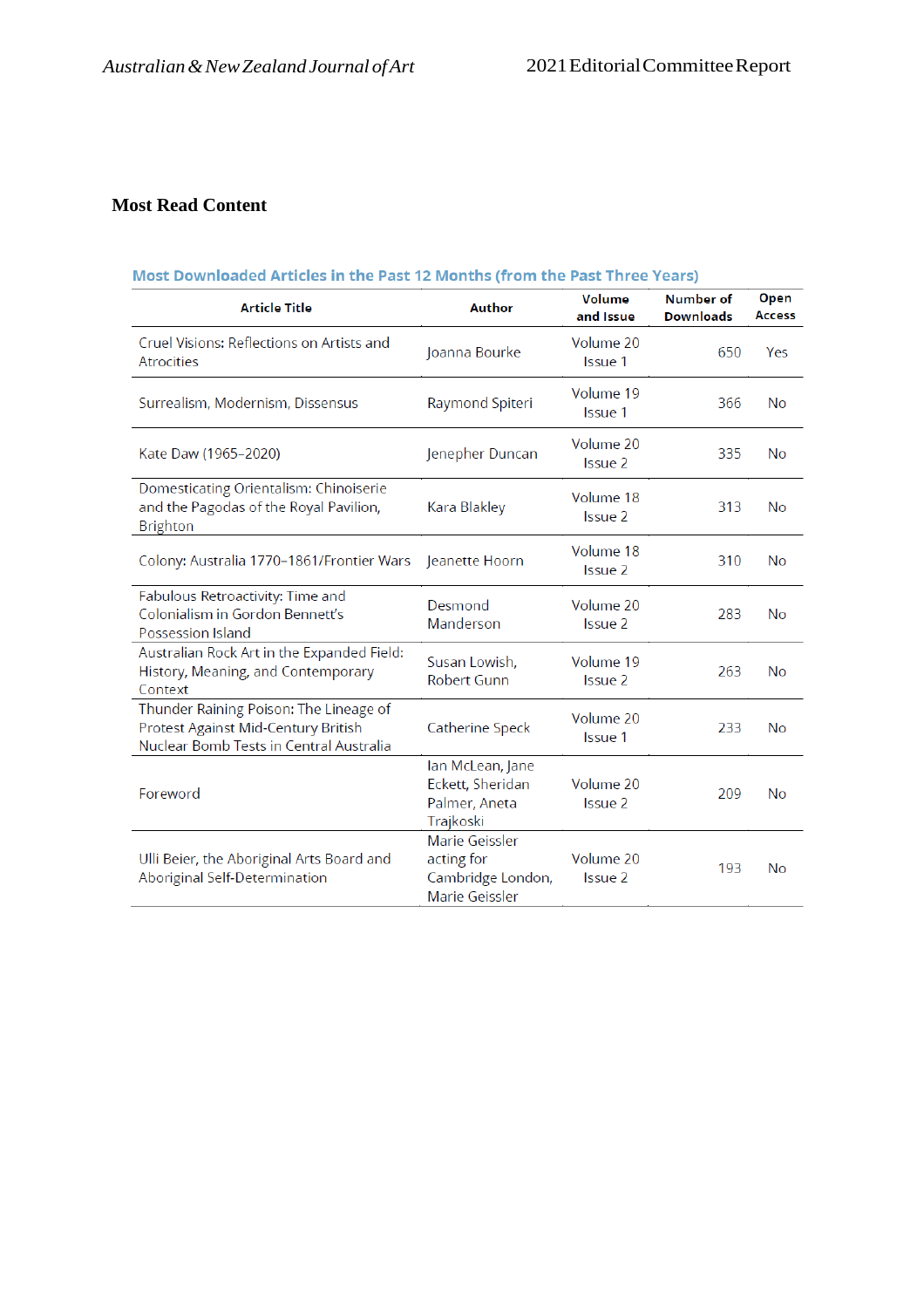### **Global Reach**

The distribution of ANZJA's international readership in the last twelve months has remained reasonably consistent. The most substantial growth area is 3% growth in engagement with the journal from readers in Asia. The quantity of the Australasian readership continues to grow along with the quantity of downloads in the US and UK. This can in part be explained by new international marketing strategies undertaken by TandF and the engagement with issue such as 'Art, War and Visual Culture'.